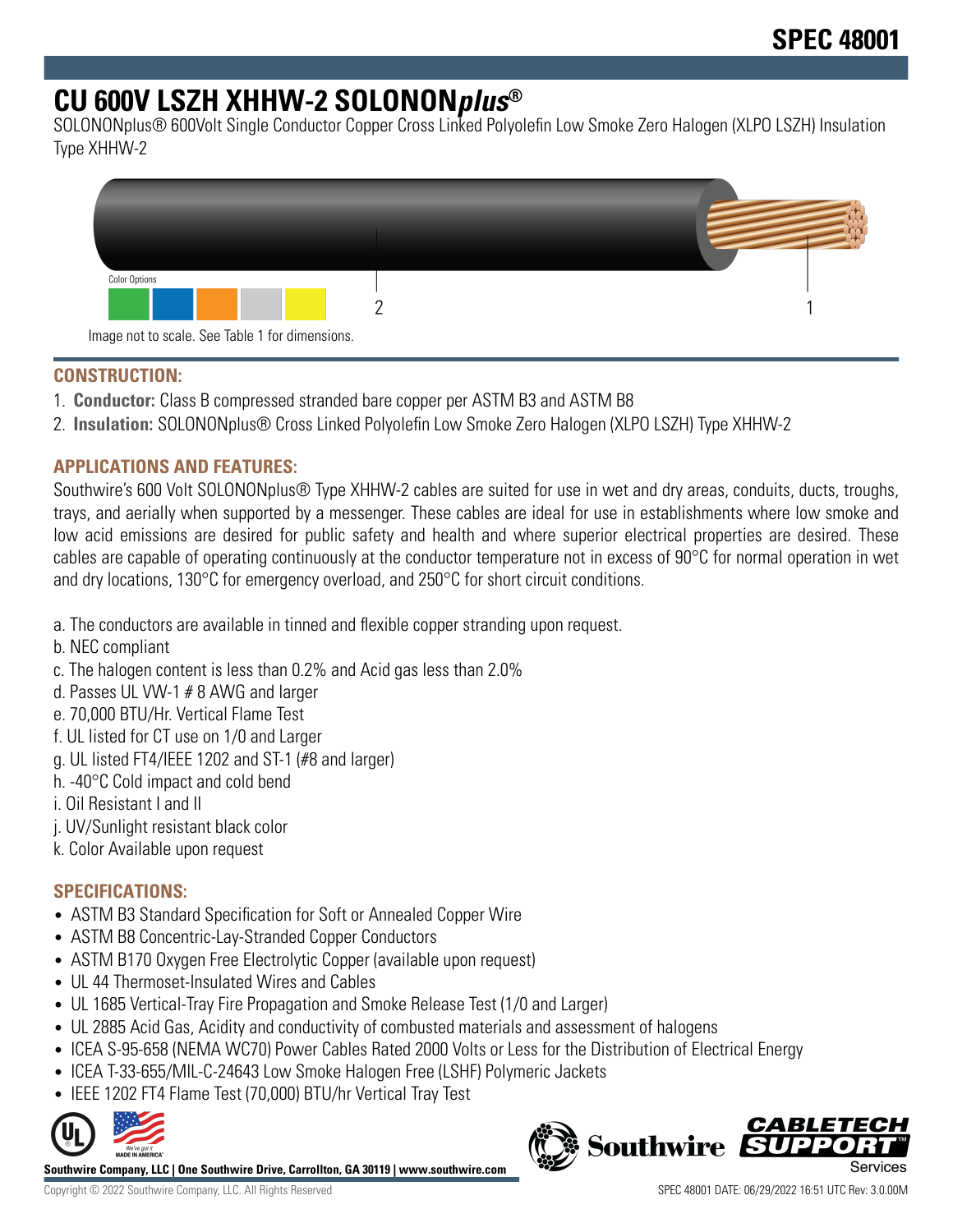- RoHS-2 (European Directive 2011/65/EU)
- ISO 9001 Quality management
- ISO 14001 Environmental management systems standard
- NFPA 130 Standard for Fixed Guideway Transit and Passenger Rail Systems (1/0 Larger)
- NFPA 502 Standard for Road Tunnels, Bridges, and Other Limited Access Highways

#### **SAMPLE PRINT LEGEND:**

SOUTHWIRE SOLONONplus{TM} E30117 MASTER-DESIGN {UL} AWG XX BARE OR TINNED CU LSZH XLPO TYPE XHHW-2 HF -40{D}C SR PRI PRII FT4 ST-1 600V {SEQUENTIAL FOOTAGE MARKS} SEQ FEET

| <b>Stock Number</b> | Cond. Size     | <b>Strand Count</b> | Diameter Over Conductor | Insul. Thickness | Approx. OD | Copper Weight | Approx. Weight |
|---------------------|----------------|---------------------|-------------------------|------------------|------------|---------------|----------------|
|                     | AWG/Kcmil      | No. of Strands      | inch                    | mil              | inch       | lb/1000ft     | lb/1000ft      |
| 649593              | 14             |                     | 0.064                   | 30               | 0.124      | 13            | 18             |
| 647361              | 14             | $\overline{7}$      | 0.07                    | 30               | 0.13       | 13            | 18             |
| 5992540             | 12             | $\mathbf{1}$        | 0.081                   | 30               | 0.141      | 20            | 27             |
| 649601              | 12             | 7                   | 0.087                   | 30               | 0.147      | 20            | 27             |
| 5992630             | 10             | $\mathbf{1}$        | 0.102                   | 30               | 0.162      | 32            | 40             |
| 646542              | 10             | 7                   | 0.111                   | 30               | 0.171      | 32            | 40             |
| 5993280             | 8              | $\overline{7}$      | 0.139                   | 45               | 0.229      | 51            | 67             |
| 679070^             | 6              | 7                   | 0.174                   | 45               | 0.264      | 81            | 100            |
| 5993370             | 6              | $\overline{7}$      | 0.174                   | 45               | 0.264      | 81            | 100            |
| 5993460             | 4              | 7                   | 0.221                   | 45               | 0.311      | 129           | 153            |
| 641691              | 3              | $\overline{7}$      | 0.248                   | 45               | 0.342      | 162           | 182            |
| 5993550             | $\overline{2}$ | 7                   | 0.277                   | 45               | 0.367      | 205           | 235            |
| 643752              | $\mathbf{1}$   | 19                  | 0.321                   | 55               | 0.432      | 258           | 287            |
| 641693              | 1/0            | 19                  | 0.360                   | 55               | 0.472      | 326           | 370            |
| 599509              | 2/0            | 19                  | 0.406                   | 58               | 0.522      | 411           | 462            |
| 599519              | 4/0            | 19                  | 0.510                   | 55               | 0.608      | 653           | 708            |
| 641699              | 250            | 37                  | 0.611                   | 65               | 0.672      | 772           | 837            |
| 649645              | 300            | 37                  | 0.611                   | 65               | 0.741      | 772           | 926            |
| 641703              | 600            | 61                  | 0.866                   | 80               | 1.026      | 1853          | 1949           |

#### **Table 1 – Weights and Measurements**

All dimensions are nominal and subject to normal manufacturing tolerances

◊ Cable marked with this symbol is a standard stock item

^ # 6AWG Stock Number 679070 is Tinned Copper Conductor